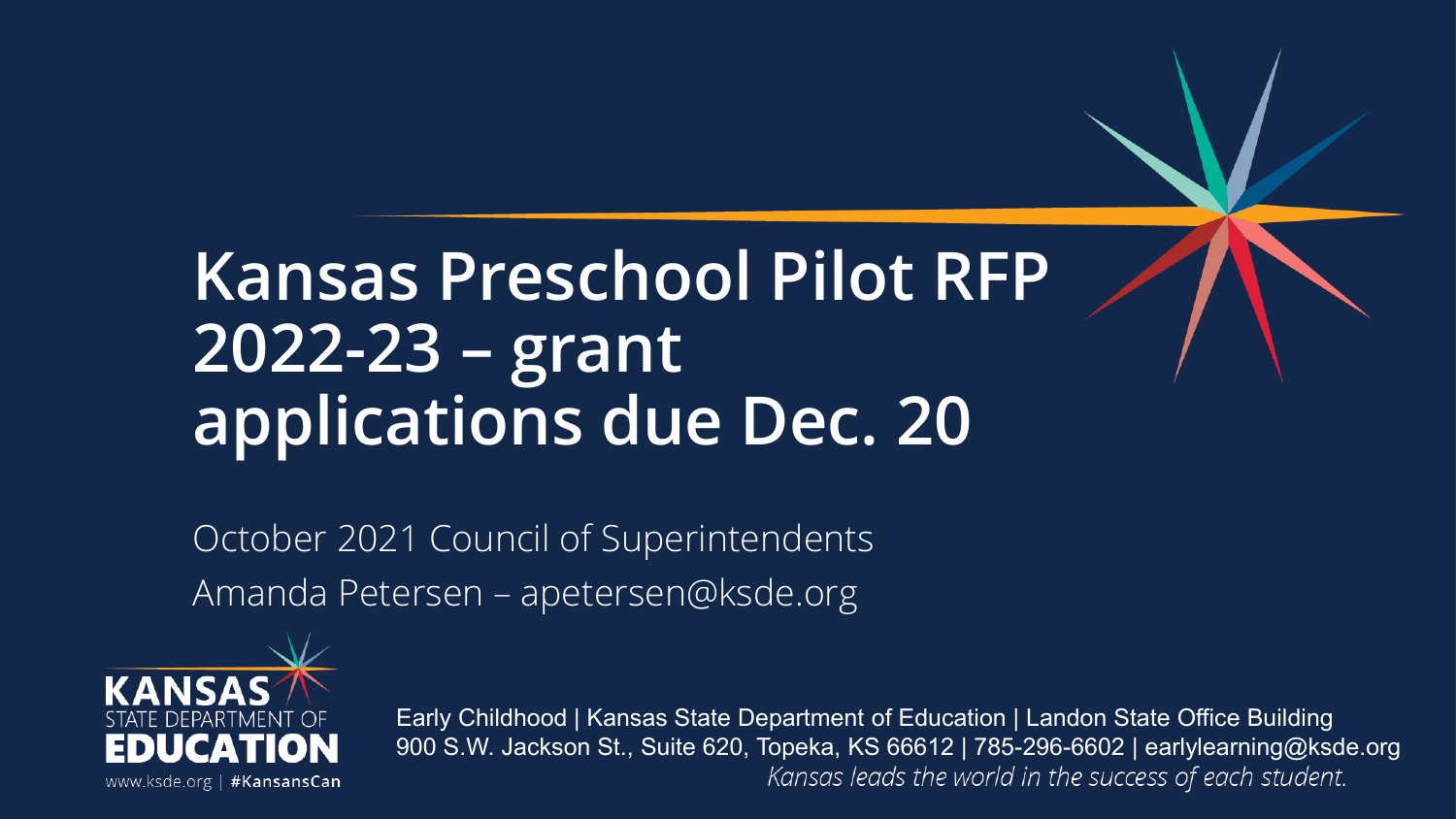

#### **The vision: Kansas leads the world in the success of each student.**

Kansas State Department of Education | www.ksde.org | #KansansCan

Kansas leads the world in the success of each student.

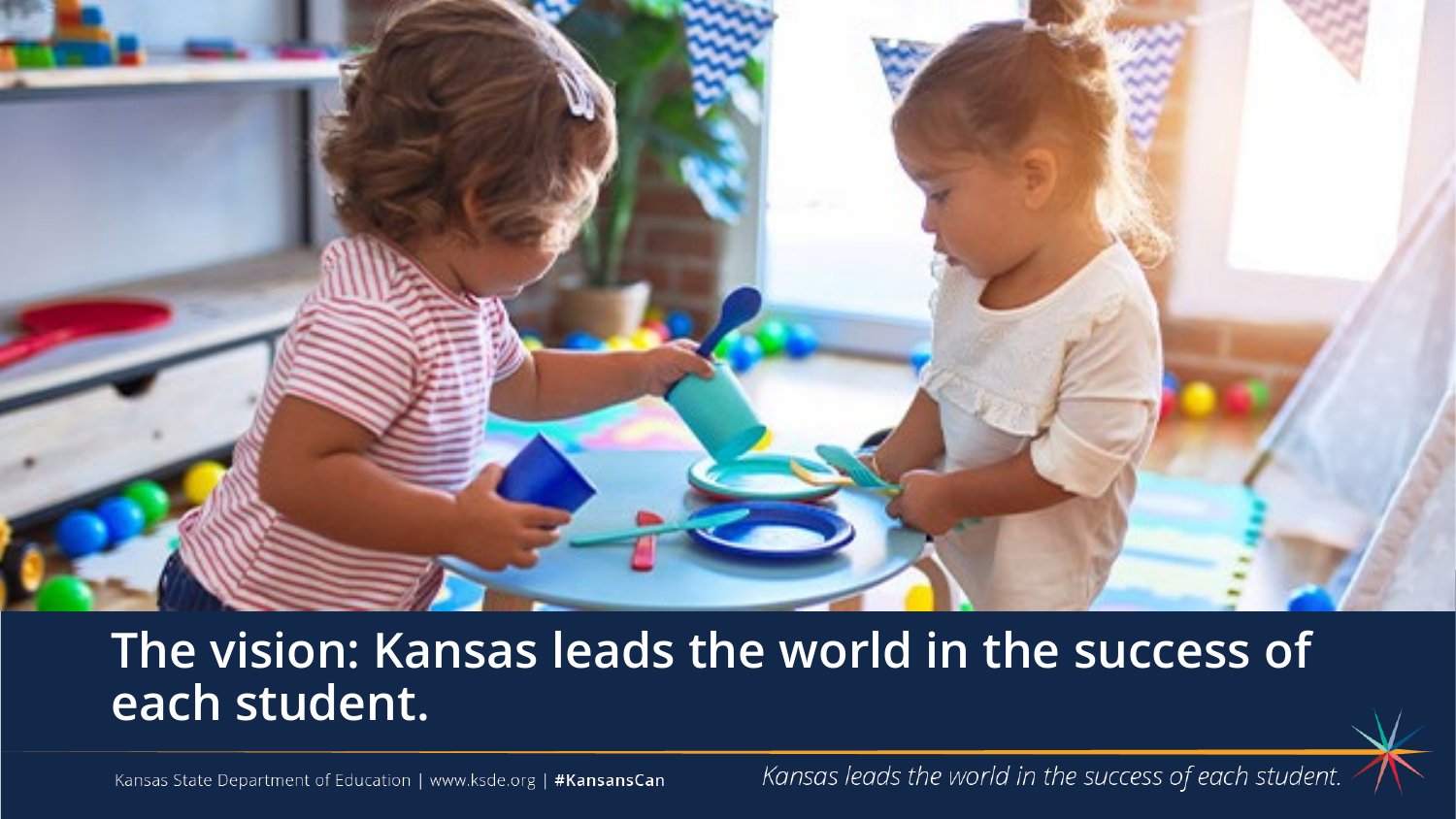## **We want to help you strengthen early childhood in your community!**

- Early childhood needs and opportunities vary by community.
- Today we're focused on preschool but remember, that's not the only strategy to support kindergarten readiness.
- Combining your preschool programming (for example, early childhood special education, Head Start, Preschool-Aged At-Risk) into integrated classrooms is an important step in providing quality, inclusive services.
- We are here to help you in this work. Please feel very welcome to connect with me ([apetersen@ksde.org\)](mailto:apetersen@ksde.org) to share where you're at and where you'd like to be.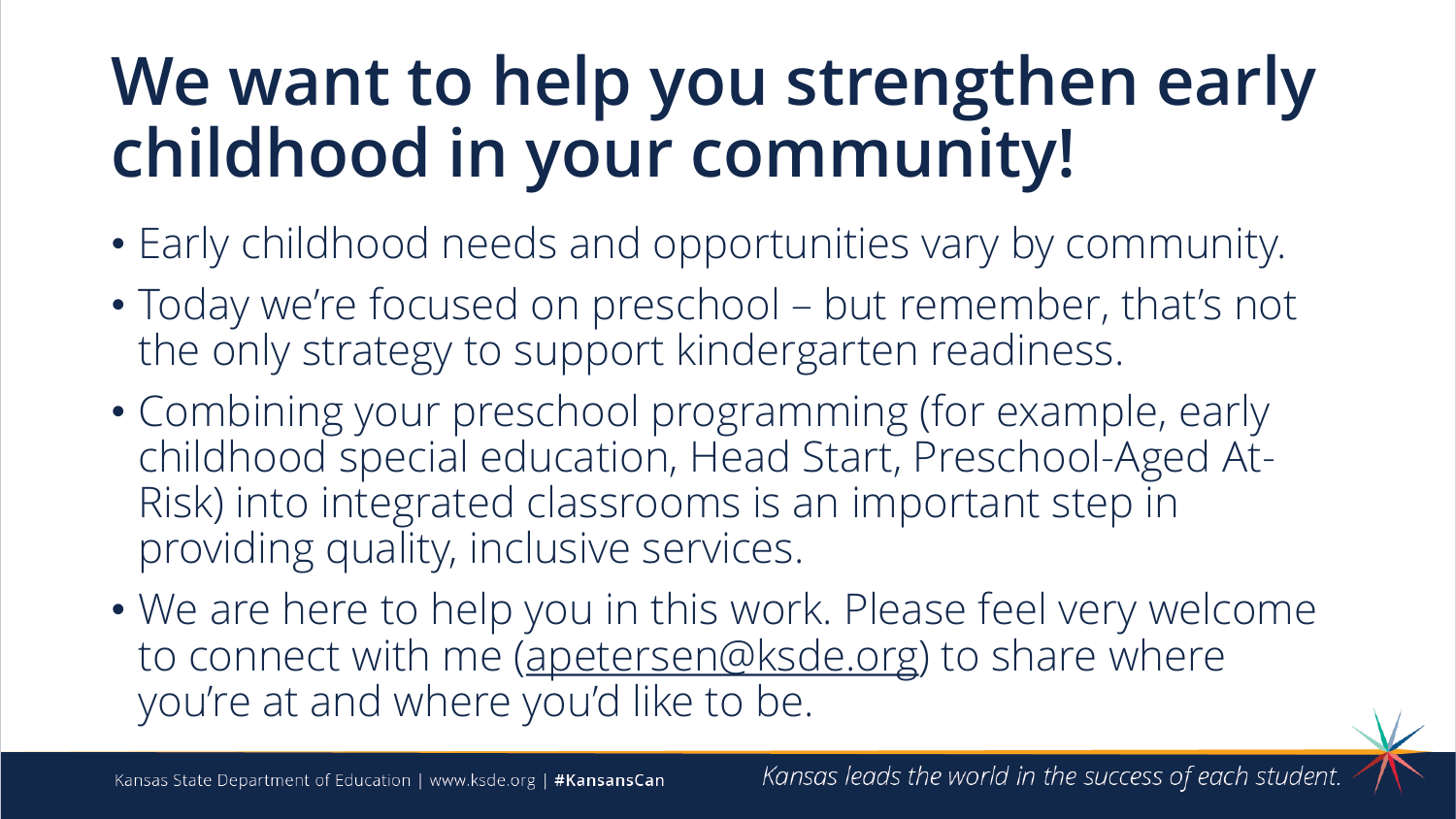# **Early Childhood Funding Resources**

You can find the following at www.ksde.org, **Early Childhood**:

- 2021 Summer Budget Workshops Early Childhood Funding Handout
- Kansas Preschool Revenue Calculator and Budget Template
	- September 2021 Lunchtime Hot Topics video walkthrough
- 2021 KSDE TASN Summer Leadership Conference Early Childhood Funding Session Presentation – Recording and Slides
- Coming Nov. 1 (tentative): Combined Kansas Preschool Pilot (KPP) and Early Childhood Block Grant (ECBG) Request for Proposals for 2022-23 grants

*Email Beccy Strohm ([bstrohm@ksde.org\)](mailto:bstrohm@ksde.org) to join the KSDE Early Learning listserv.*



Kansas leads the world in the success of each student.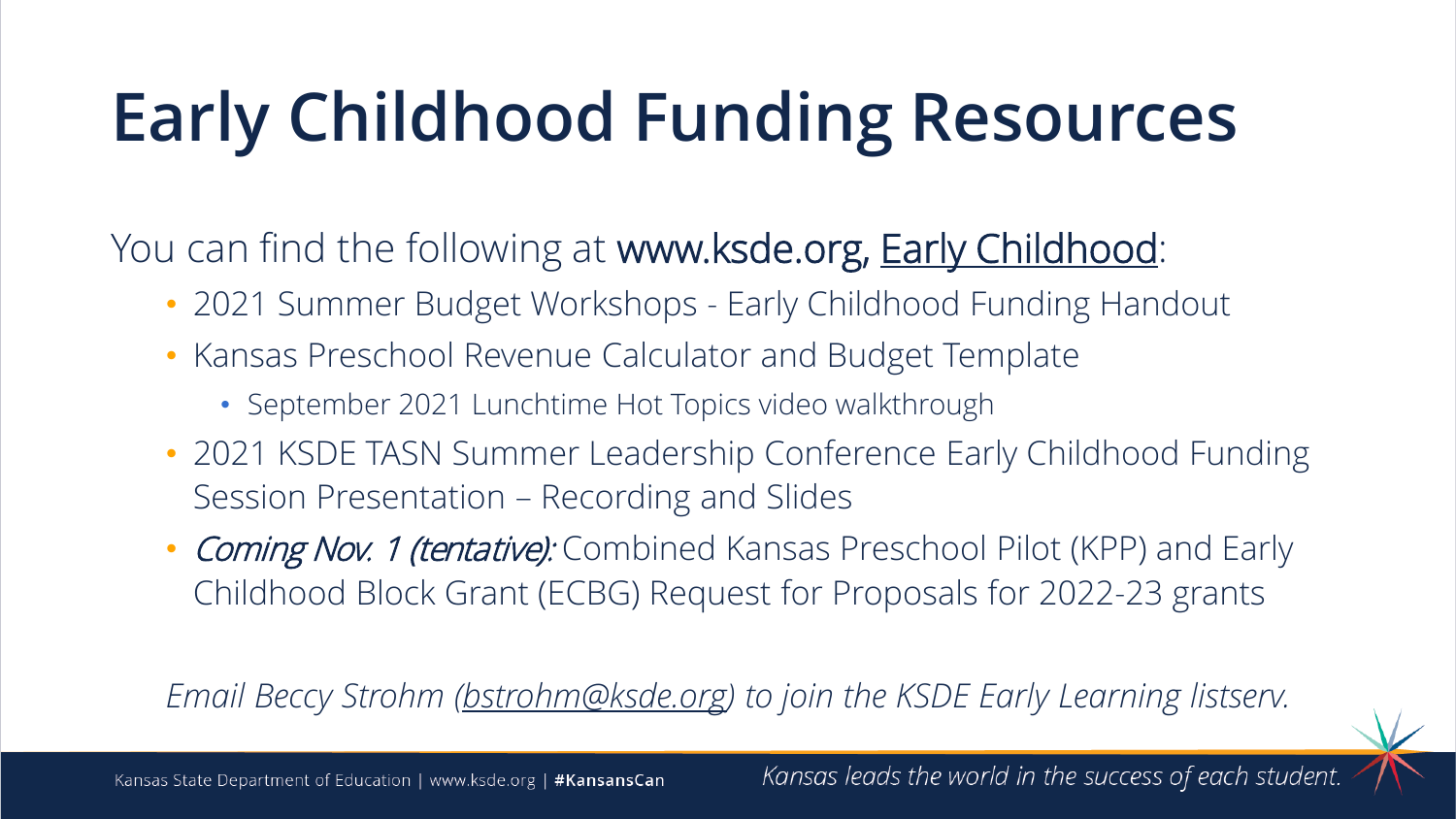## **2022-23 Kansas Preschool Pilot grants**

- KSDE and the Kansas Children's Cabinet and Trust Fund have aligned preschool program requirements for the Early Childhood Block Grant and the Kansas Preschool Pilot.
- Applicants will submit a single grant proposal to apply for both grants.
- KSDE and the Children's Cabinet will collaboratively review grant proposals and determine which funding source is best suited to award for each accepted proposal.
- This cross-agency common application process is intended to streamline the grant-writing and reporting process for local grantees.

Timeline: RFP released Nov. 1 (tentative) and due Monday, December 20 at 5PM